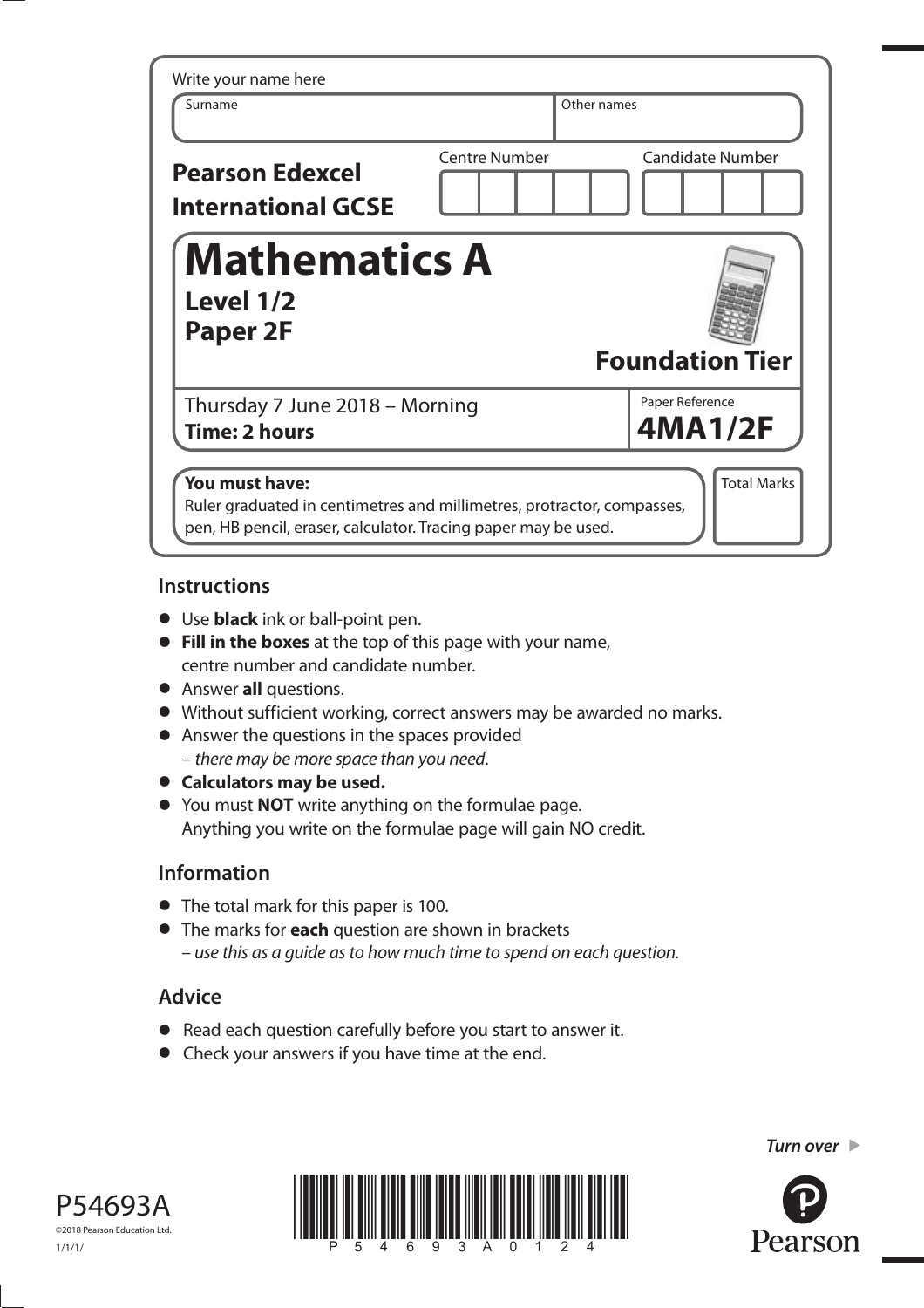

**DO NOT WRITE IN THIS AREA DO NOT WRITE IN THIS AREA DO NOT WRITE IN THIS AREA DO NOT WRITE IN THIS AREA DO NOT WRITE IN THIS AREA DO NOT WRITE IN THIS AREA DO NOT WRITE IN THIS AREA DO NOT WRITE IN THIS AREA DO NOT WRITE** 

**DOMOVINISTINISTINISTIC** 

**DOOM ORIGINAL REGISTER** 

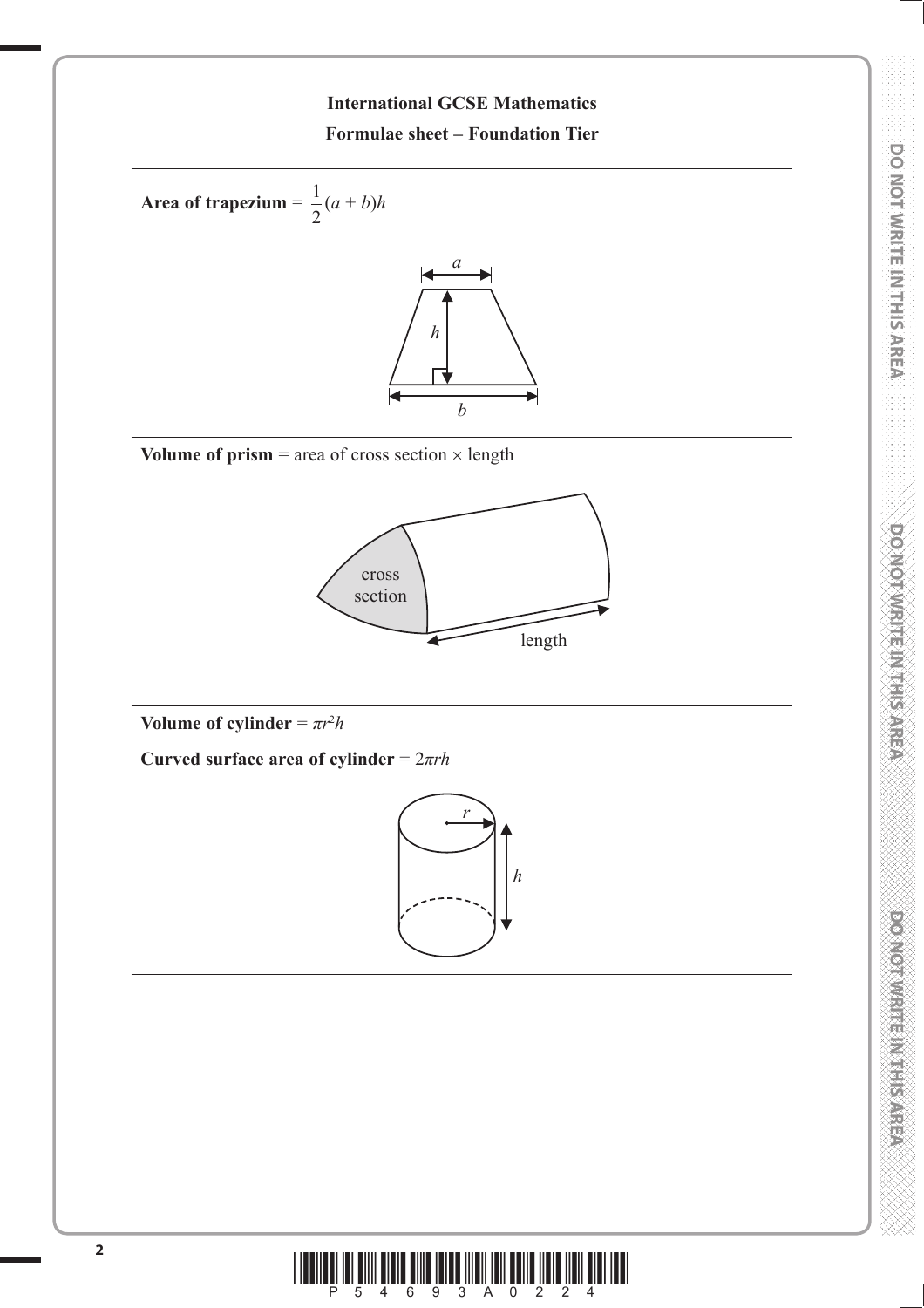|              | Answer ALL TWENTY FOUR questions.                                                                           |                      |
|--------------|-------------------------------------------------------------------------------------------------------------|----------------------|
|              | Write your answers in the spaces provided.                                                                  |                      |
|              | You must write down all the stages in your working.                                                         |                      |
| $\mathbf{1}$ | (a) Write 0.63 as a fraction.                                                                               |                      |
|              |                                                                                                             |                      |
|              | (b) Write 46821 correct to the nearest 100                                                                  | (1)                  |
|              |                                                                                                             | (1)                  |
|              | (c) Write 73.654 correct to 1 decimal place.                                                                |                      |
|              | (d) Write 0.09 as a percentage.                                                                             | Œ                    |
|              | (Total for Question 1 is 4 marks)                                                                           | $\frac{0}{0}$<br>(1) |
|              |                                                                                                             |                      |
|              | <u>TITLE TILL TILL IN HITLE TILL IN TILL TILL</u><br>- 9<br>3 <sup>1</sup><br>$\overline{0}$<br>3<br>6<br>A | 3<br>Turn over ▶     |

 **DO NOT WRITE IN THIS AREA DO NOT WRITE IN THIS AREA DO NOT WRITE IN THIS AREA DO NOT WRITE IN THIS AREA DO NOT** 

**DONOTWRITE INTHIS AREA** 

**DONOTWRITE IN THIS AREA**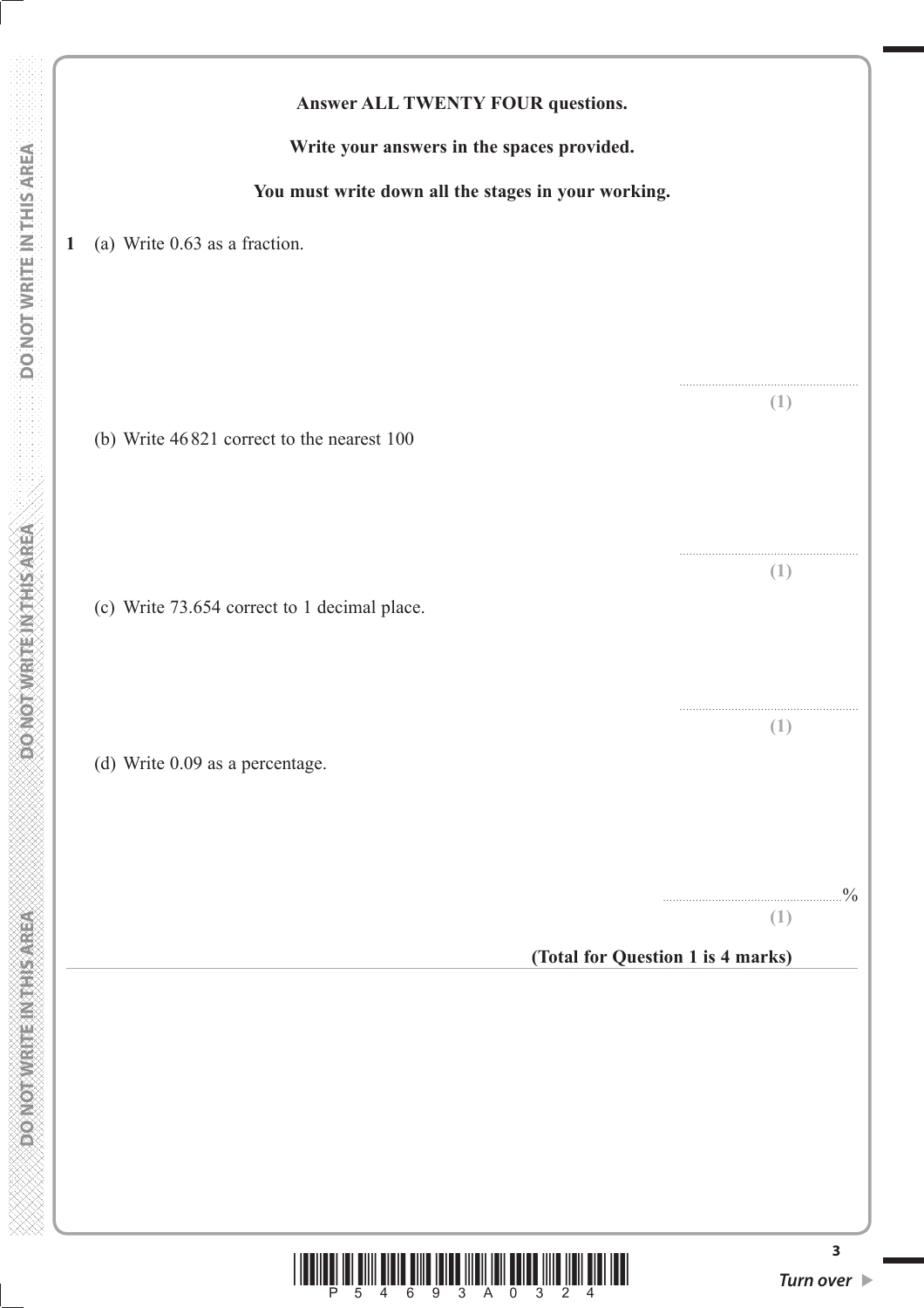**DO NOT WRITE IN THIS AREA DO NOT WRITE IN THIS AREA DO NOT WRITE IN THIS AREA DO NOT WRITE IN THIS AREA DO NOT WRITE IN THIS AREA DO NOT WRITE IN THIS AREA DO NOT WRITE IN THIS AREA DO NOT WRITE IN THIS AREA DO NOT WRITE** DO NOT WRITE IN THIS AREA **DOMOTWRITEINTHIS AREA** 

powerware markets area

| Probability of red<br>0.5<br>0.7<br>0.9<br>$\mathbf{1}$<br>0.2<br>(a) From which bag is Daniel least likely to pick a red sweet?<br>(b) Which bag contains only red sweets?<br>(c) From which bag is Daniel equally likely to pick a red sweet as a sweet of another<br>colour? | (1)<br>(1)                        | <b>Bag</b> | $\mathbf{A}$ | B | $\mathcal{C}$ | D | E |     |
|---------------------------------------------------------------------------------------------------------------------------------------------------------------------------------------------------------------------------------------------------------------------------------|-----------------------------------|------------|--------------|---|---------------|---|---|-----|
|                                                                                                                                                                                                                                                                                 |                                   |            |              |   |               |   |   |     |
|                                                                                                                                                                                                                                                                                 |                                   |            |              |   |               |   |   |     |
|                                                                                                                                                                                                                                                                                 |                                   |            |              |   |               |   |   |     |
|                                                                                                                                                                                                                                                                                 |                                   |            |              |   |               |   |   |     |
|                                                                                                                                                                                                                                                                                 |                                   |            |              |   |               |   |   |     |
|                                                                                                                                                                                                                                                                                 |                                   |            |              |   |               |   |   |     |
|                                                                                                                                                                                                                                                                                 |                                   |            |              |   |               |   |   |     |
|                                                                                                                                                                                                                                                                                 |                                   |            |              |   |               |   |   |     |
|                                                                                                                                                                                                                                                                                 |                                   |            |              |   |               |   |   |     |
|                                                                                                                                                                                                                                                                                 |                                   |            |              |   |               |   |   |     |
|                                                                                                                                                                                                                                                                                 |                                   |            |              |   |               |   |   |     |
|                                                                                                                                                                                                                                                                                 |                                   |            |              |   |               |   |   |     |
|                                                                                                                                                                                                                                                                                 |                                   |            |              |   |               |   |   | (1) |
|                                                                                                                                                                                                                                                                                 | (Total for Question 2 is 3 marks) |            |              |   |               |   |   |     |

**2** Daniel has five bags of coloured sweets.

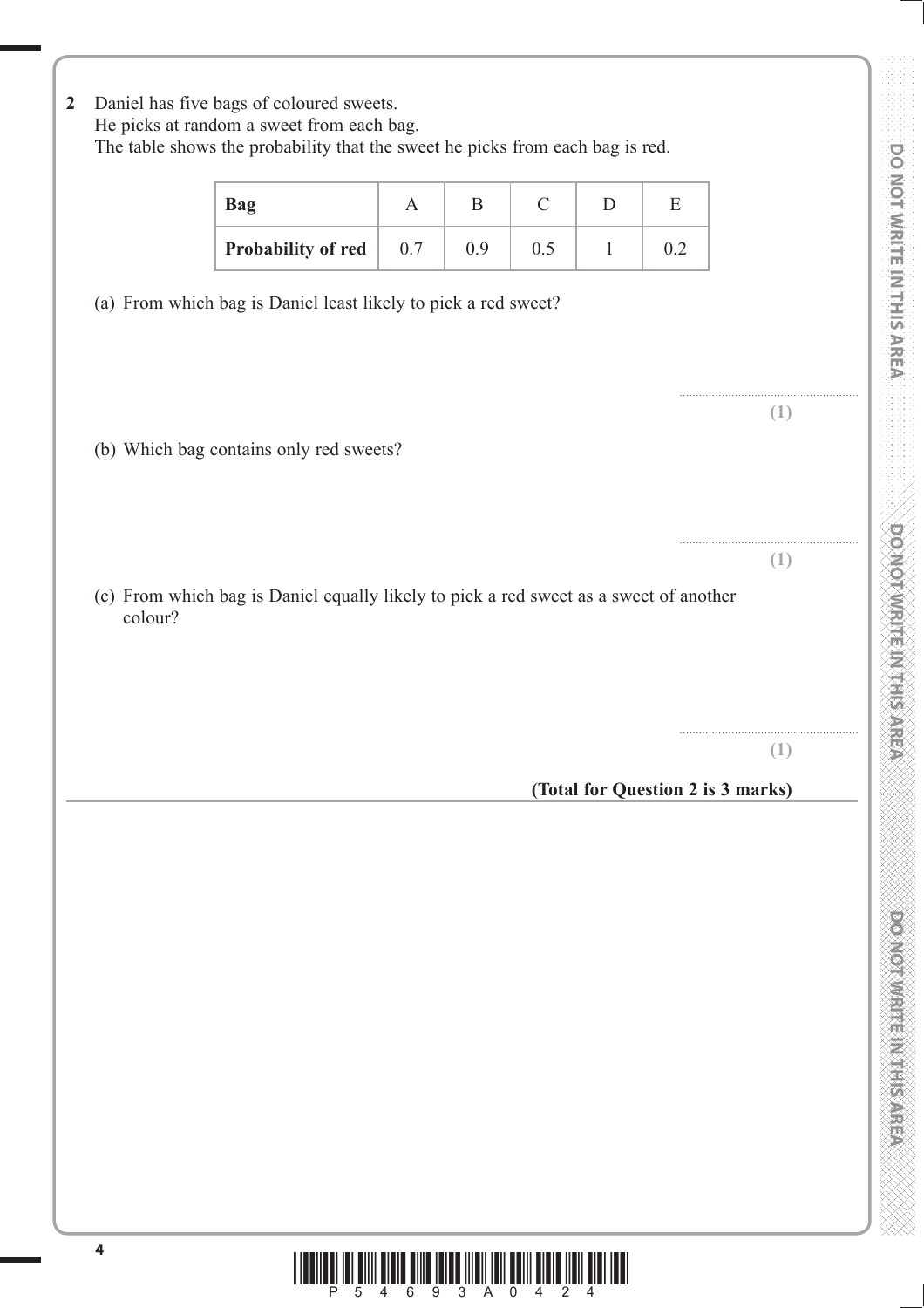**3** Joseph buys some heating oil. He puts it in his oil tank.

> The scales show the numbers of litres of oil in the tank immediately before and immediately after Joseph puts the oil in the tank.



The oil Joseph buys costs 0.40 euros per litre.

Work out the total cost of the oil that Joseph buys.

....................................................... euros

**(Total for Question 3 is 3 marks)**



**5**

**DOMORATE REGISTER OF**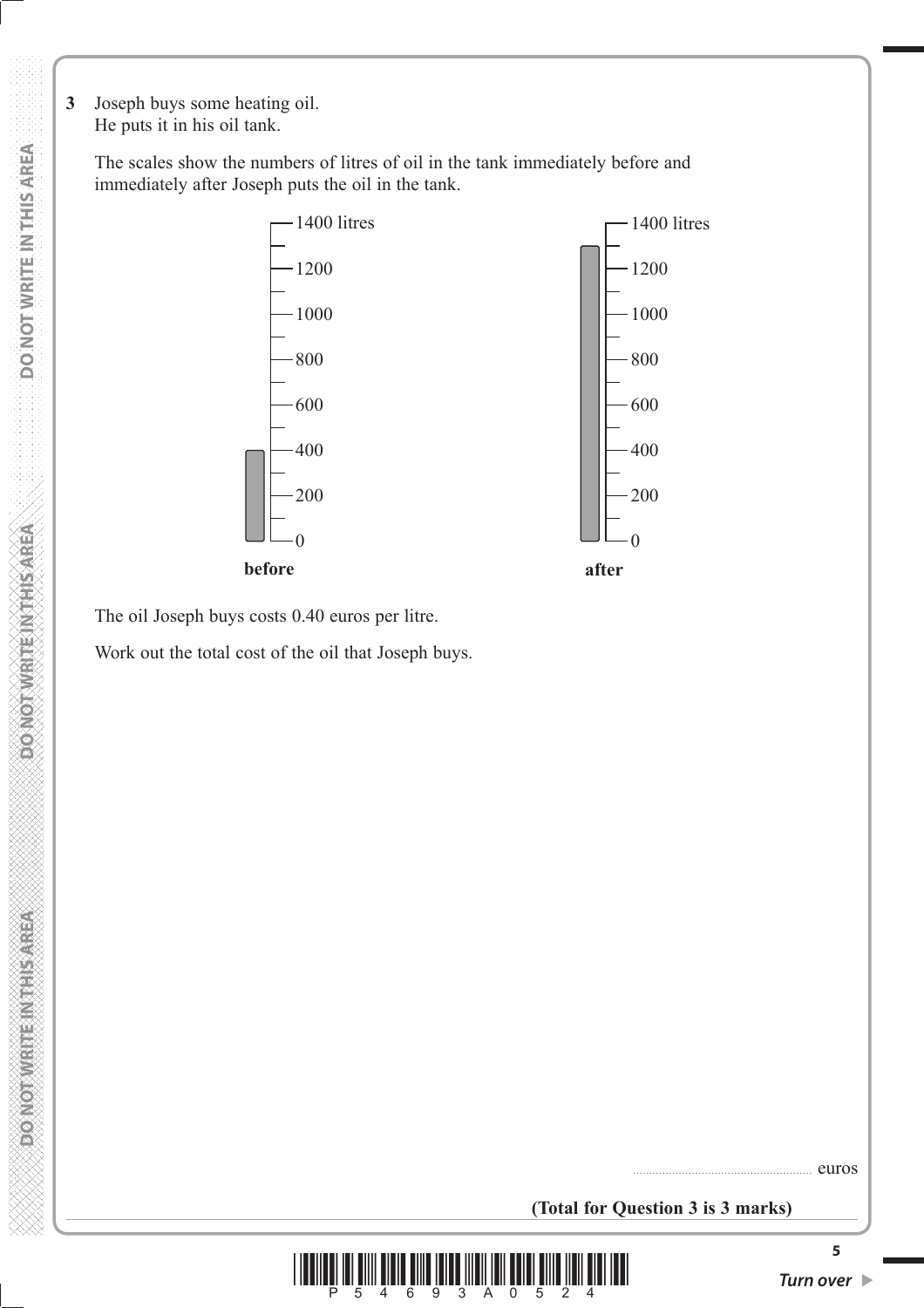

\*P54693A0624\*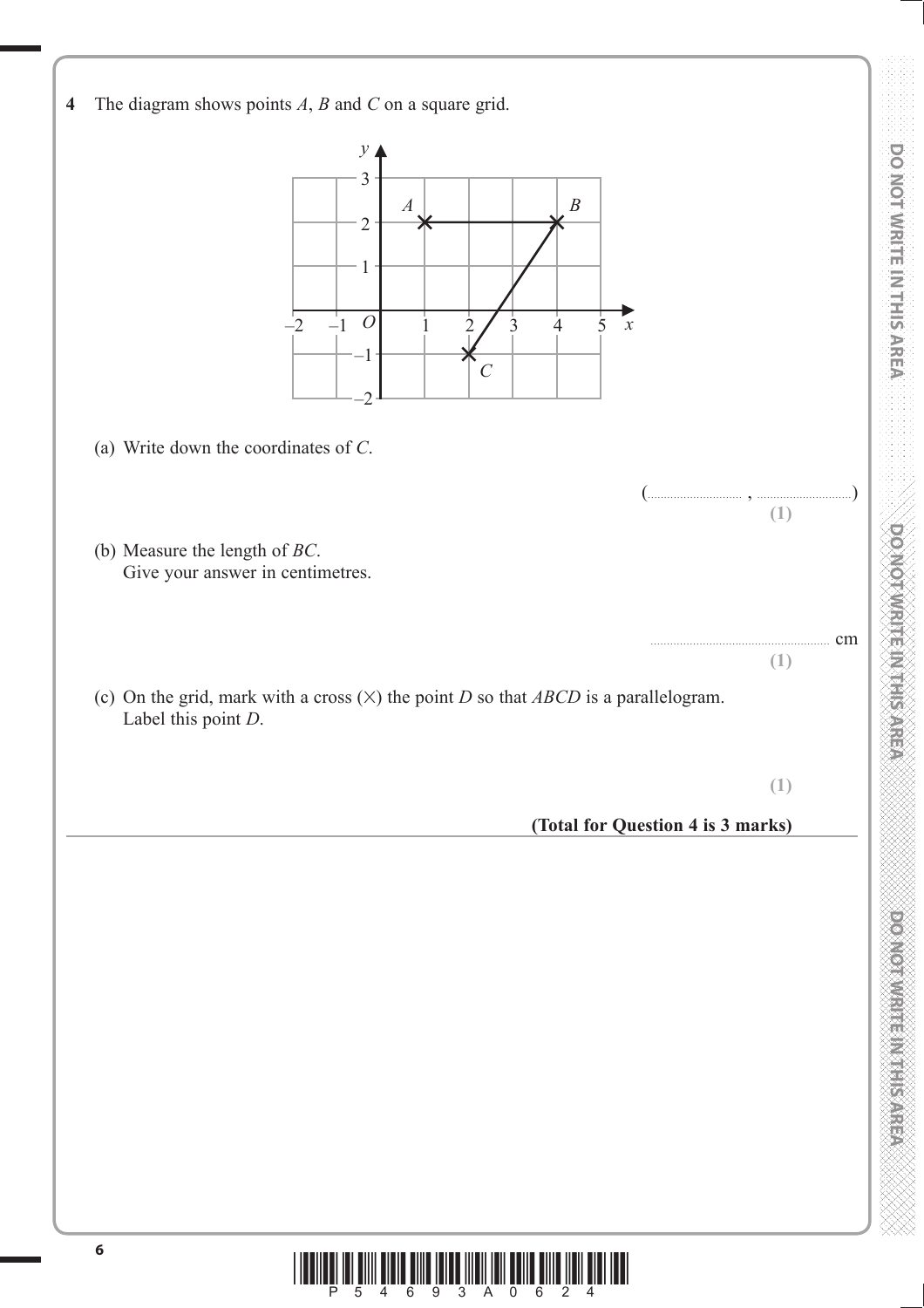| $\overline{5}$ | (a) Write down a multiple of 8 that is between 20 and 50 |                  |
|----------------|----------------------------------------------------------|------------------|
|                |                                                          |                  |
|                |                                                          |                  |
|                |                                                          | $\left(1\right)$ |
|                | There is only one prime number that is an even number.   |                  |
|                | (b) Write down this number.                              |                  |
|                |                                                          |                  |
|                |                                                          |                  |
|                |                                                          | (1)              |
|                | Shreya says that 57 is a prime number.                   |                  |
|                | (c) Is Shreya correct?<br>Give a reason for your answer. |                  |
|                |                                                          |                  |
|                |                                                          | (1)              |
|                | (Total for Question 5 is 3 marks)                        |                  |
|                |                                                          |                  |
|                |                                                          |                  |
|                |                                                          |                  |
|                |                                                          |                  |
|                |                                                          |                  |
|                |                                                          |                  |
|                |                                                          |                  |
|                |                                                          |                  |
|                |                                                          |                  |
|                |                                                          |                  |
|                |                                                          |                  |

 **DO NOT WRITE IN THIS AREA DO NOT WRITE IN THIS AREA DO NOT WRITE IN THIS AREA DO NOT WRITE IN THIS AREA DO NOT** 

**DONOTWEITEIN THIS AREA** 

**DONOTWRITEINTHISMREA** 

eri<br>M

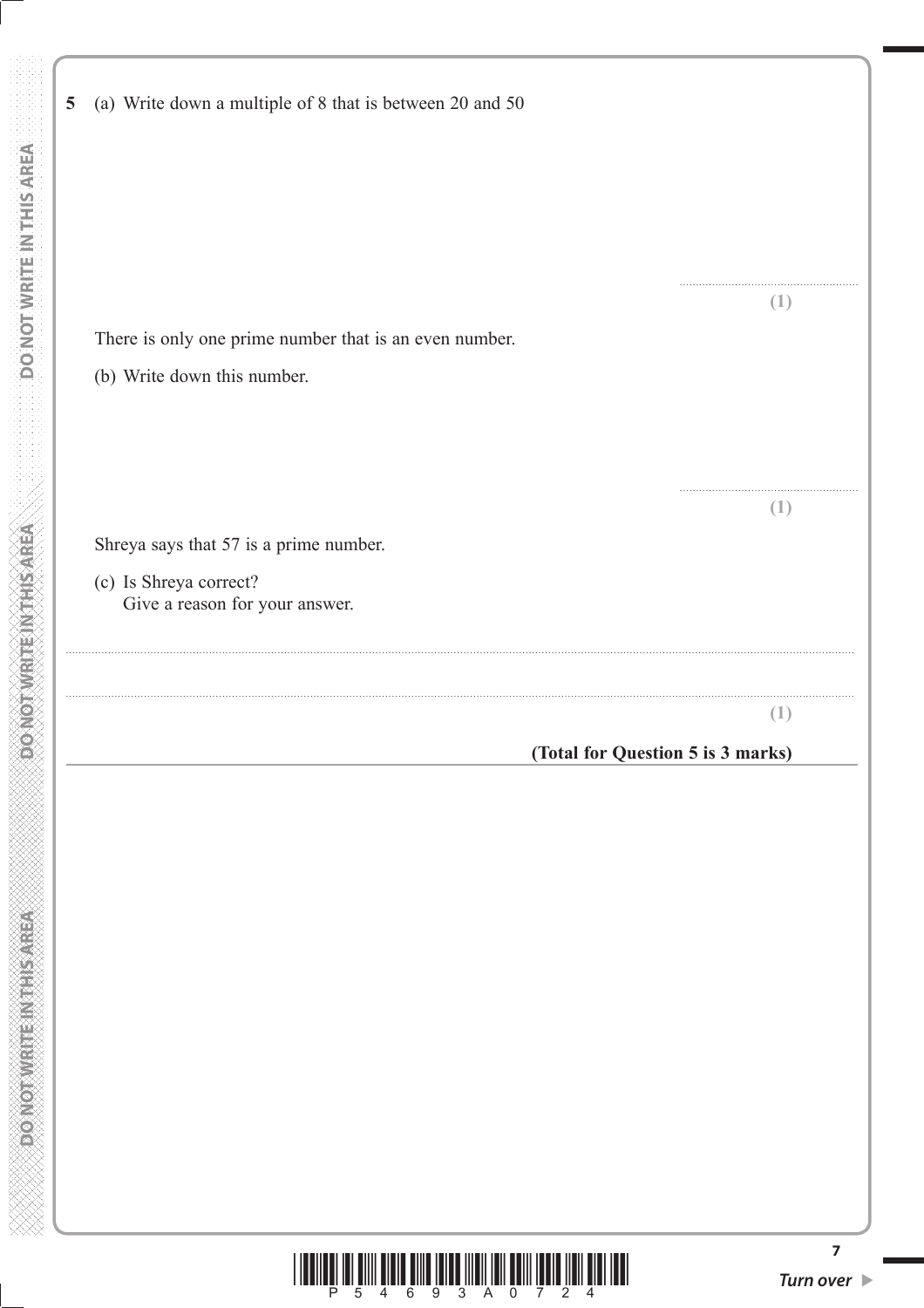

 $\frac{1}{2}$  and  $\frac{1}{2}$  and  $\frac{1}{2}$  and  $\frac{2}{3}$  and  $\frac{3}{2}$  and  $\frac{2}{3}$  and  $\frac{2}{3}$  and  $\frac{2}{3}$ 

**DO NOT WRITE IN THIS AREA DO NOT WRITE IN THIS AREA DO NOT WRITE IN THIS AREA DO NOT WRITE IN THIS AREA DO NOT WRITE IN THIS AREA DO NOT WRITE IN THIS AREA DO NOT WRITE IN THIS AREA DO NOT WRITE IN THIS AREA DO NOT WRITE**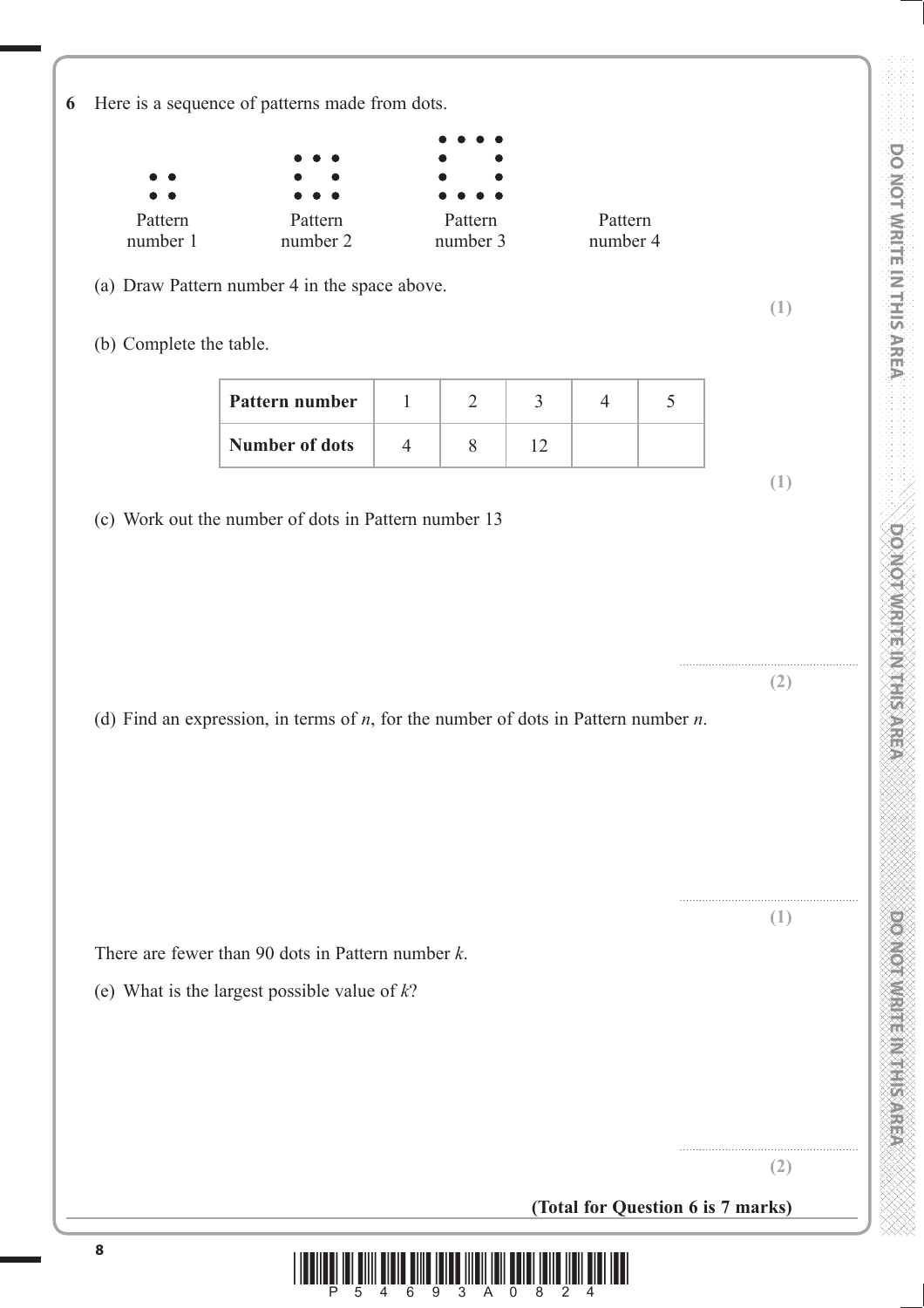**9 7** (a) Write  $7 \times 7 \times 7 \times 7 \times 7$  as a power of 7 ....................................................... **(1)** (b) Show that 64 is both a square number and a cube number. **(2)** (c) Find the value of 113 ....................................................... **(1)** (d) Find the value of  $\sqrt{98.01}$ . ....................................................... **(1) (Total for Question 7 is 5 marks) 8** (a) Find the value of  $25 - 4g$  when  $g = -3$ ....................................................... **(2)** (b) Expand and simplify  $x(2x + 1) + 3(x - 2) + 7$ ....................................................... **(3) (Total for Question 8 is 5 marks)**

 **DO NOT WRITE IN THIS AREA DO NOT WRITE IN THIS AREA DO NOT WRITE IN THIS AREA DO NOT WRITE IN THIS AREA DO NOT** 

**PONOTHER ETHERNOLOGIC** 

**DONOT WRITE NATHS AREA** 

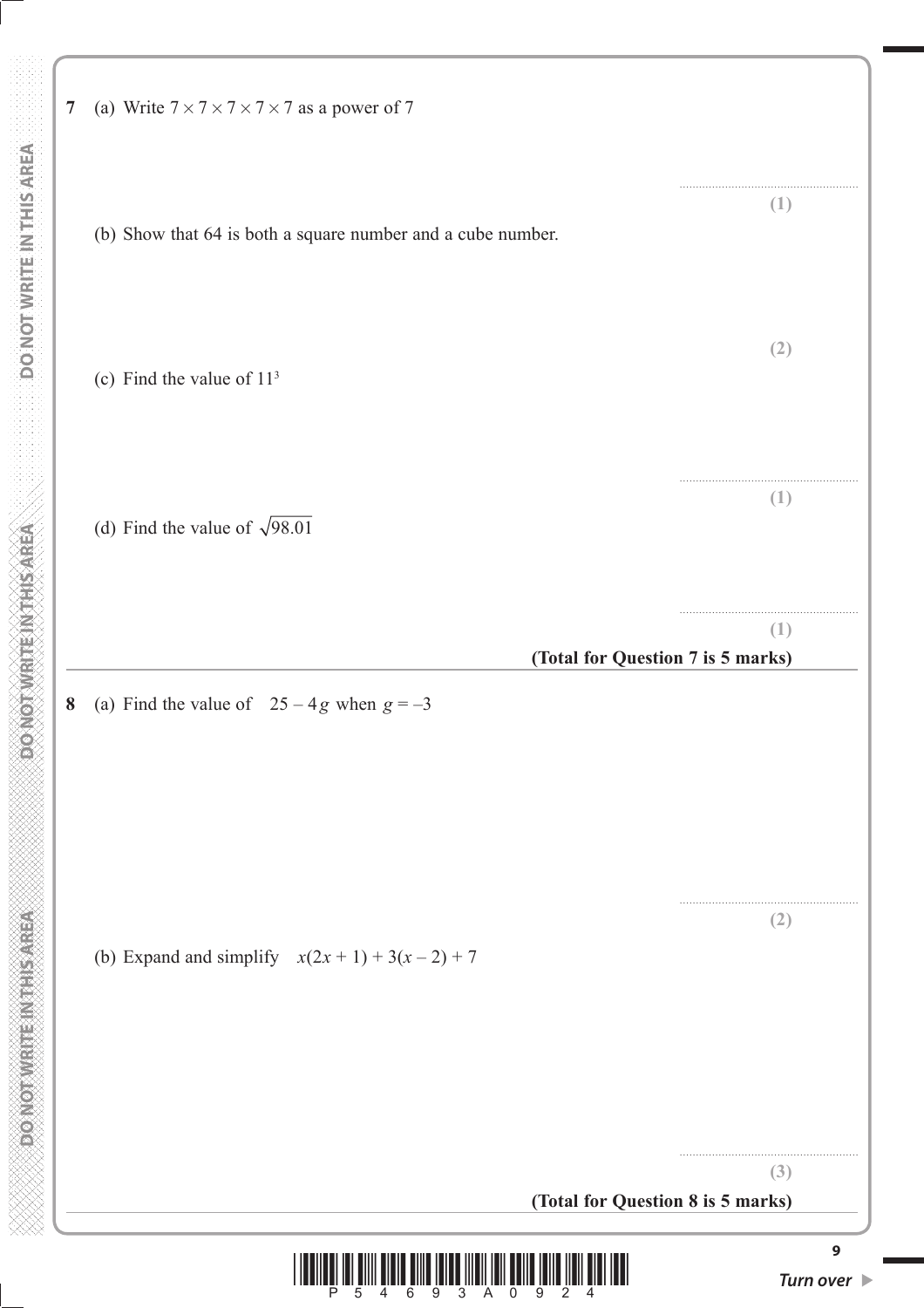

**9** *R* and *S* are points on a circle with centre *O*. *O*

(a) On the diagram above, shade a segment of the circle.

(b) Write down the mathematical name of the straight line *RS*.

*R*

In the diagram below, *P* and *Q* are points on a circle with centre *O*.



*S*

*QT* is a tangent to the circle. Angle  $OPQ = 18°$ 

 (c) Work out the size of angle *PQT*. Give a reason for each stage of your working.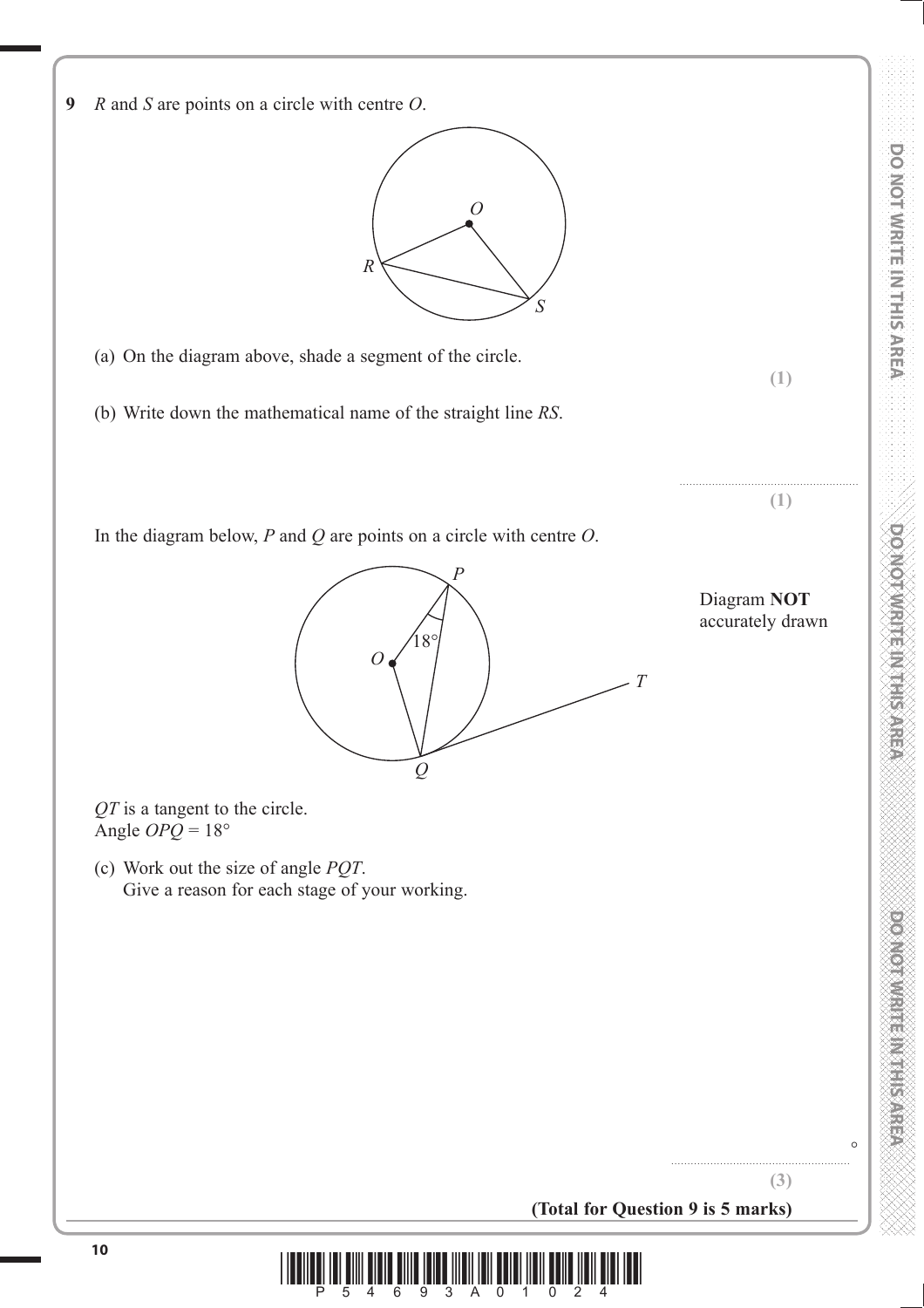**10** Last Thursday, 135 students each bought one item of fruit. The table shows information about the 135 items of fruit they bought.

| Fruit                     | apple | pear | orange | banana       | peach |
|---------------------------|-------|------|--------|--------------|-------|
| <b>Number of students</b> |       |      |        | າ າ<br>ر_ ر_ |       |

One of the 135 students is chosen at random.

(a) Find the probability that this student bought an apple or a banana.

A pie chart is drawn for the information in the table.

(b) Work out the size of the angle in the pie chart for oranges.

.......................................................

**(2)**

....................................................... **(2)**

....................................................... **(1)**

 $\sim$ 

....................................................... **(2)**

## **(Total for Question 10 is 4 marks)**

**11** (a) Work out the value of 10 4  $5.1 - 2.7$  $6.8 - 3.2$ 9.5 .  $.1 - 2.$  $\frac{0.4}{-2.7} + \frac{6.8 - 3.4}{9.5}$ Give your answer as a decimal.

Write down all the figures on your calculator display.

(b) Give your answer to part (a) correct to 3 significant figures.

**(Total for Question 11 is 3 marks)**



**RESIDENT REPORT OF STRAIGHT**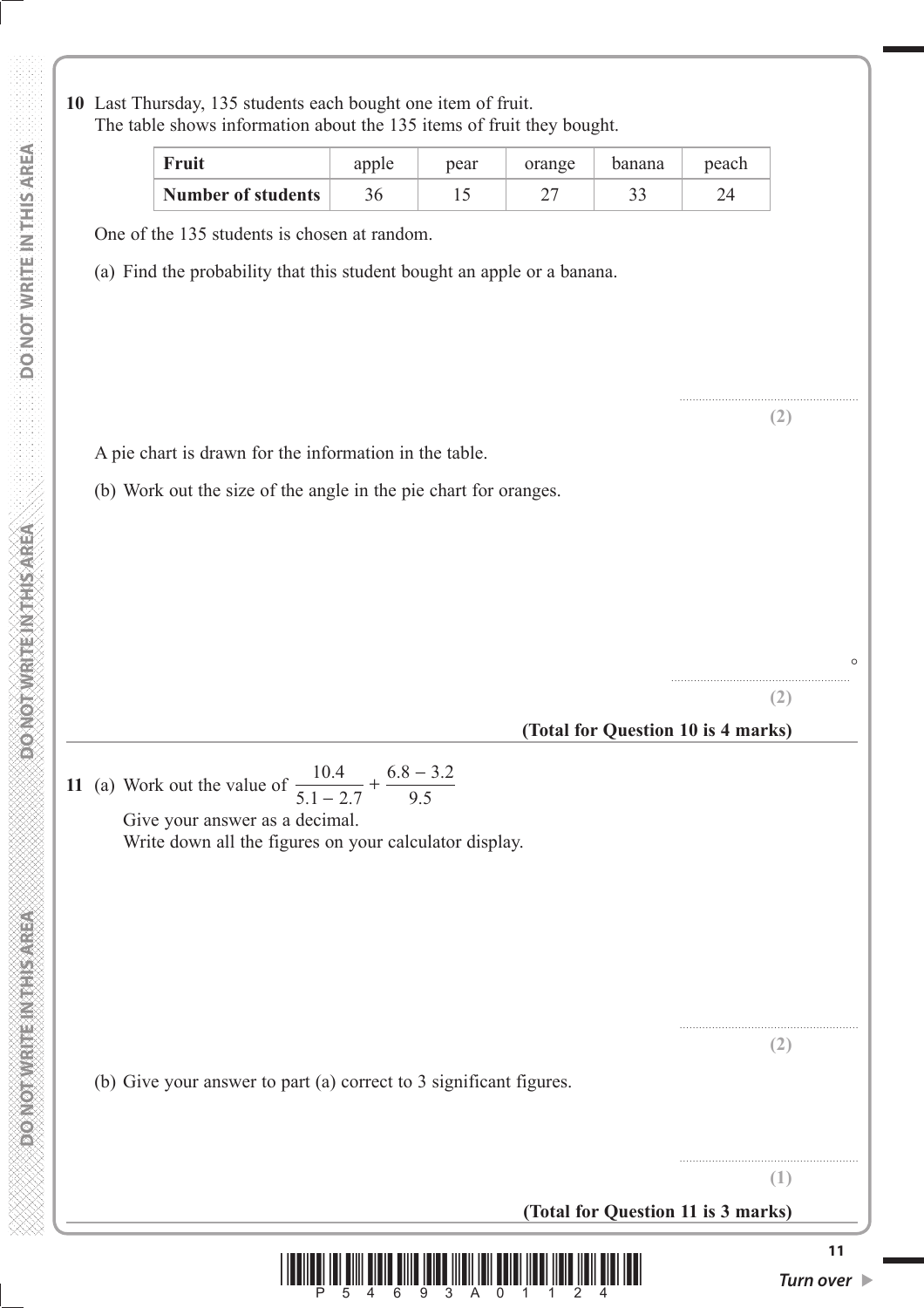

**DO NOT WRITE IN THIS AREA DO NOT WRITE IN THIS AREA DO NOT WRITE IN THIS AREA DO NOT WRITE IN THIS AREA DO NOT WRITE IN THIS AREA DO NOT WRITE IN THIS AREA DO NOT WRITE IN THIS AREA DO NOT WRITE IN THIS AREA DO NOT WRITE** 

**DOOMORATION CONTROL** 

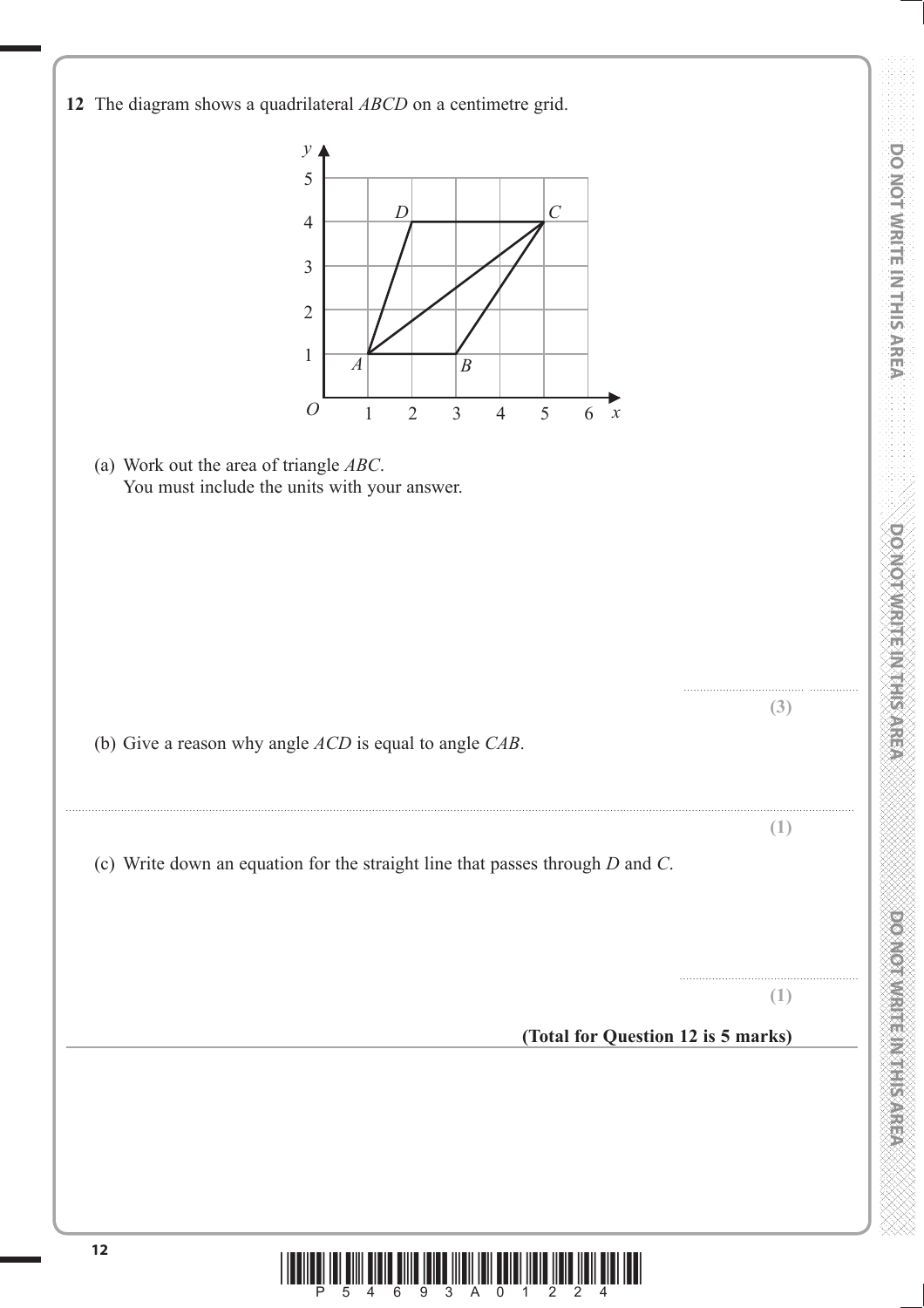Temperature decreases by  $2^{\circ}C$  for every increase of 300 metres in height.

The temperature at a height of 800 metres on a mountain is  $6^{\circ}$ C.

 (a) Use Tenzin's rule to work out an estimate of the temperature at a height of 2000 metres on the mountain.

 Tenzin also has a rule to estimate the time it will take her to complete a walk in the mountains.

She uses

an average speed of  $5 \text{ km/h}$  for the distance she will walk

and then

adds on 1 minute for every increase of 10 metres in height.

Tenzin plans to walk 12 km in the mountains with an increase of 800 metres in height.

 (b) Use Tenzin's rule to work out an estimate for the time it will take her to complete this walk.

Give your answer in hours and minutes.

**(3)**

....................................................... qC **(3)**

**(Total for Question 13 is 6 marks)**



**RESIDENT REPORT OF STRAIGHT**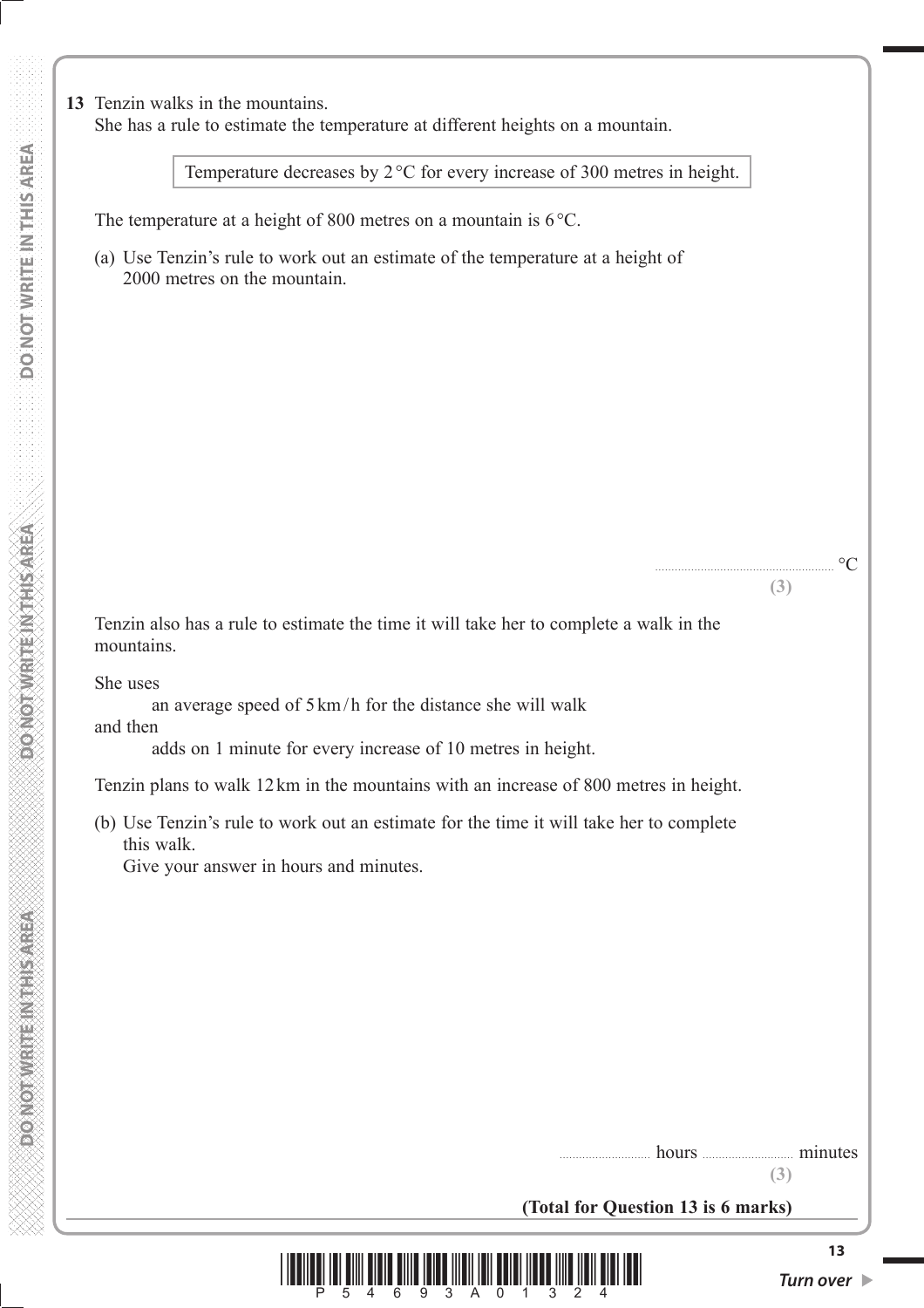**DO NOT WRITE IN THIS AREA DO NOT WRITE IN THIS AREA DO NOT WRITE IN THIS AREA DO NOT WRITE IN THIS AREA DO NOT WRITE IN THIS AREA DO NOT WRITE IN THIS AREA DO NOT WRITE IN THIS AREA DO NOT WRITE IN THIS AREA DO NOT WRITE DO NOT WRITE IN THIS AREA** 

**DOMOROUS HEADS IN STREET** 

**14** Javier has two sets of cards.

Each set contains 4 cards, one marked **A**, one marked **B**, one marked **C** and one marked **D**.

 Javier is going to take at random one card from each set. The table shows all possible pairs of cards that Javier could take.

|       |             |             | Set 2     |             |           |
|-------|-------------|-------------|-----------|-------------|-----------|
|       |             | $\mathbf A$ | B         | $\mathbf C$ | D         |
|       | $\mathbf A$ | AA          | AB        | AC          | AD        |
| Set 1 | B           | <b>BA</b>   | <b>BB</b> | BC          | <b>BD</b> |
|       | $\mathbf C$ | CA          | CB        | CC          | CD        |
|       | D           | DA          | DB        | DC          | DD        |

(a) Find the probability that Javier will take at least one card marked **C**.

 Javier is going to take at random one card from each set, note the letter on each card and replace the cards.

He is going to do this a total of 80 times.

 (b) Work out an estimate for the number of times that Javier will take at least one card marked **C**.

**(2)**

.......................................................

....................................................... **(2)**

**(Total for Question 14 is 4 marks)**

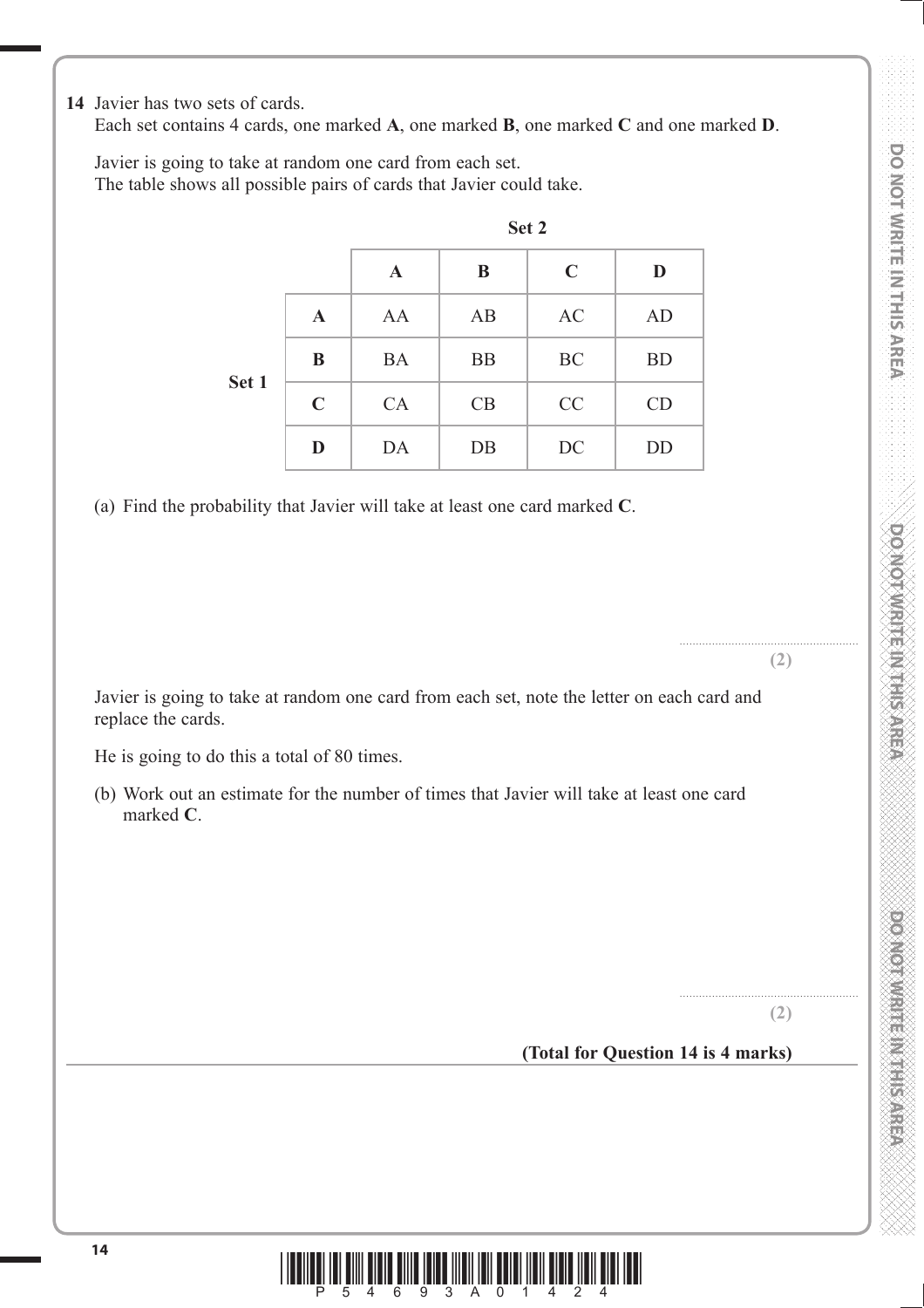

**15**



Diagram **NOT** accurately drawn

*BCDE* is a rectangle. *ABE* is an isosceles triangle.

*AB* = *AE* Angle  $BAE = 80^\circ$ 

Work out the size of angle *x*.

**(Total for Question 15 is 3 marks)**

.......................................................



 $\circ$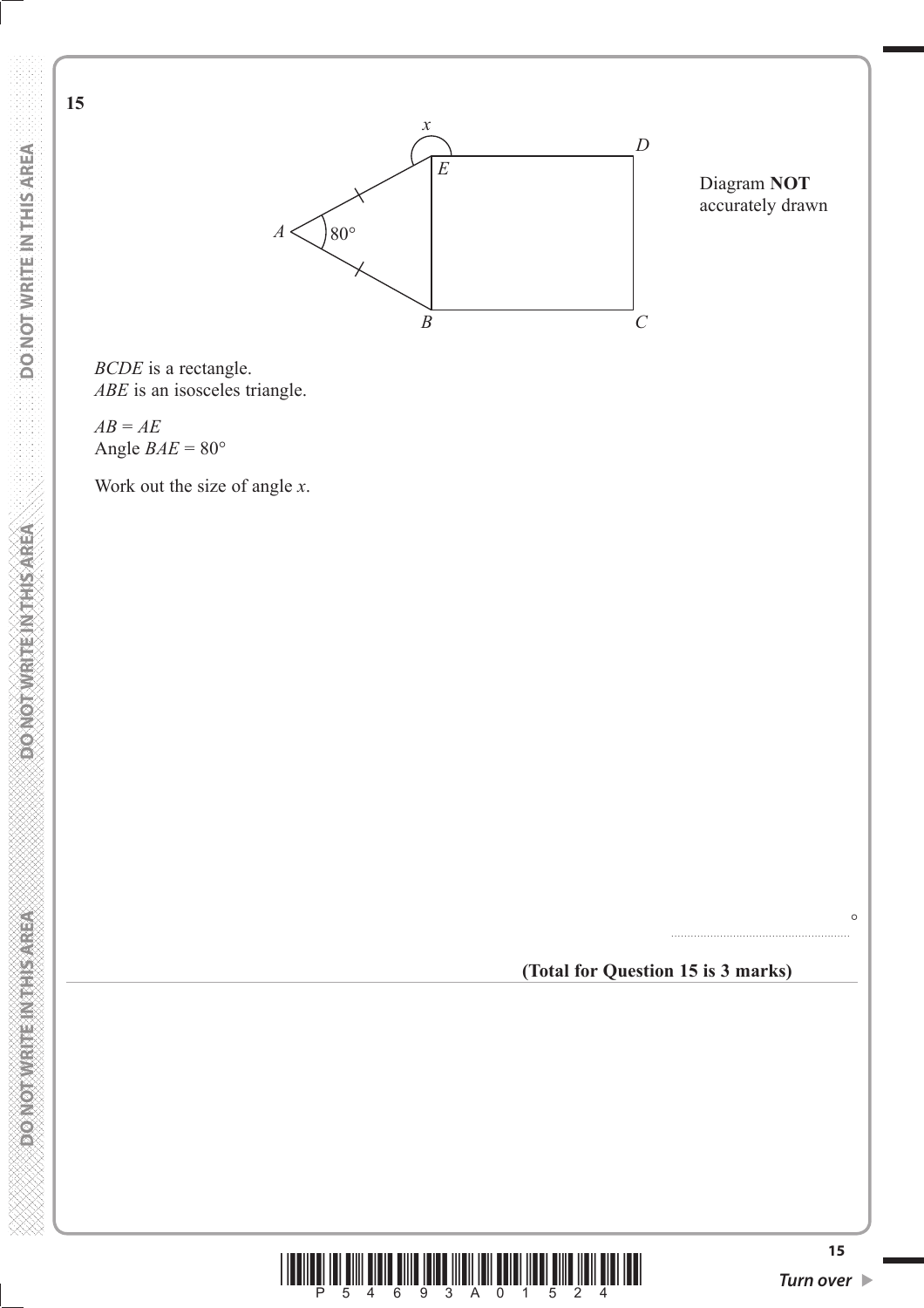|  |               |  |             | <b>DO NOT WRITE IN THIS AREA WRITE IN THIS AREA WRITE IN THIS AREA (N)</b> |  |  |
|--|---------------|--|-------------|----------------------------------------------------------------------------|--|--|
|  |               |  |             |                                                                            |  |  |
|  |               |  |             |                                                                            |  |  |
|  |               |  |             |                                                                            |  |  |
|  |               |  |             |                                                                            |  |  |
|  |               |  |             |                                                                            |  |  |
|  |               |  |             |                                                                            |  |  |
|  |               |  |             |                                                                            |  |  |
|  |               |  |             |                                                                            |  |  |
|  |               |  |             |                                                                            |  |  |
|  |               |  |             |                                                                            |  |  |
|  |               |  |             |                                                                            |  |  |
|  |               |  |             |                                                                            |  |  |
|  |               |  |             |                                                                            |  |  |
|  |               |  |             |                                                                            |  |  |
|  |               |  |             |                                                                            |  |  |
|  |               |  |             |                                                                            |  |  |
|  |               |  |             |                                                                            |  |  |
|  | Õ             |  |             |                                                                            |  |  |
|  |               |  |             |                                                                            |  |  |
|  | Q             |  |             |                                                                            |  |  |
|  |               |  |             |                                                                            |  |  |
|  |               |  |             |                                                                            |  |  |
|  |               |  |             |                                                                            |  |  |
|  | E<br>O        |  | ₩           |                                                                            |  |  |
|  |               |  |             |                                                                            |  |  |
|  |               |  |             |                                                                            |  |  |
|  |               |  | E.          |                                                                            |  |  |
|  |               |  |             |                                                                            |  |  |
|  |               |  | ÷,<br>₩     |                                                                            |  |  |
|  |               |  |             |                                                                            |  |  |
|  | ŔĤ            |  |             |                                                                            |  |  |
|  |               |  |             |                                                                            |  |  |
|  | ê             |  |             |                                                                            |  |  |
|  |               |  |             |                                                                            |  |  |
|  | €             |  |             |                                                                            |  |  |
|  |               |  |             |                                                                            |  |  |
|  |               |  | XI<br>Is    |                                                                            |  |  |
|  | $\frac{4}{3}$ |  |             |                                                                            |  |  |
|  |               |  |             |                                                                            |  |  |
|  |               |  |             |                                                                            |  |  |
|  | ě             |  |             |                                                                            |  |  |
|  |               |  |             |                                                                            |  |  |
|  |               |  | i<br>V<br>Ď |                                                                            |  |  |

| 16 Work out the difference between the largest share and the smallest share when 3450 yen<br>is divided in the ratios $2:6:7$           |            |
|-----------------------------------------------------------------------------------------------------------------------------------------|------------|
|                                                                                                                                         |            |
|                                                                                                                                         |            |
|                                                                                                                                         |            |
|                                                                                                                                         |            |
|                                                                                                                                         |            |
|                                                                                                                                         |            |
|                                                                                                                                         |            |
|                                                                                                                                         |            |
|                                                                                                                                         | yen        |
| (Total for Question 16 is 3 marks)                                                                                                      |            |
| 17 Gopal is paid 20000 rupees each month.<br>Jamuna is paid 19200 rupees each month.                                                    |            |
| Gopal and Jamuna are both given an increase in their monthly pay.<br>After the increase, they are both paid the same amount each month. |            |
| Gopal was given an increase of 8%                                                                                                       |            |
| Work out the percentage increase that Jamuna was given.                                                                                 |            |
|                                                                                                                                         |            |
|                                                                                                                                         |            |
|                                                                                                                                         |            |
|                                                                                                                                         |            |
|                                                                                                                                         |            |
|                                                                                                                                         |            |
|                                                                                                                                         |            |
|                                                                                                                                         |            |
|                                                                                                                                         |            |
|                                                                                                                                         |            |
|                                                                                                                                         |            |
|                                                                                                                                         |            |
|                                                                                                                                         |            |
|                                                                                                                                         | $^{0}_{0}$ |
| (Total for Question 17 is 4 marks)                                                                                                      |            |

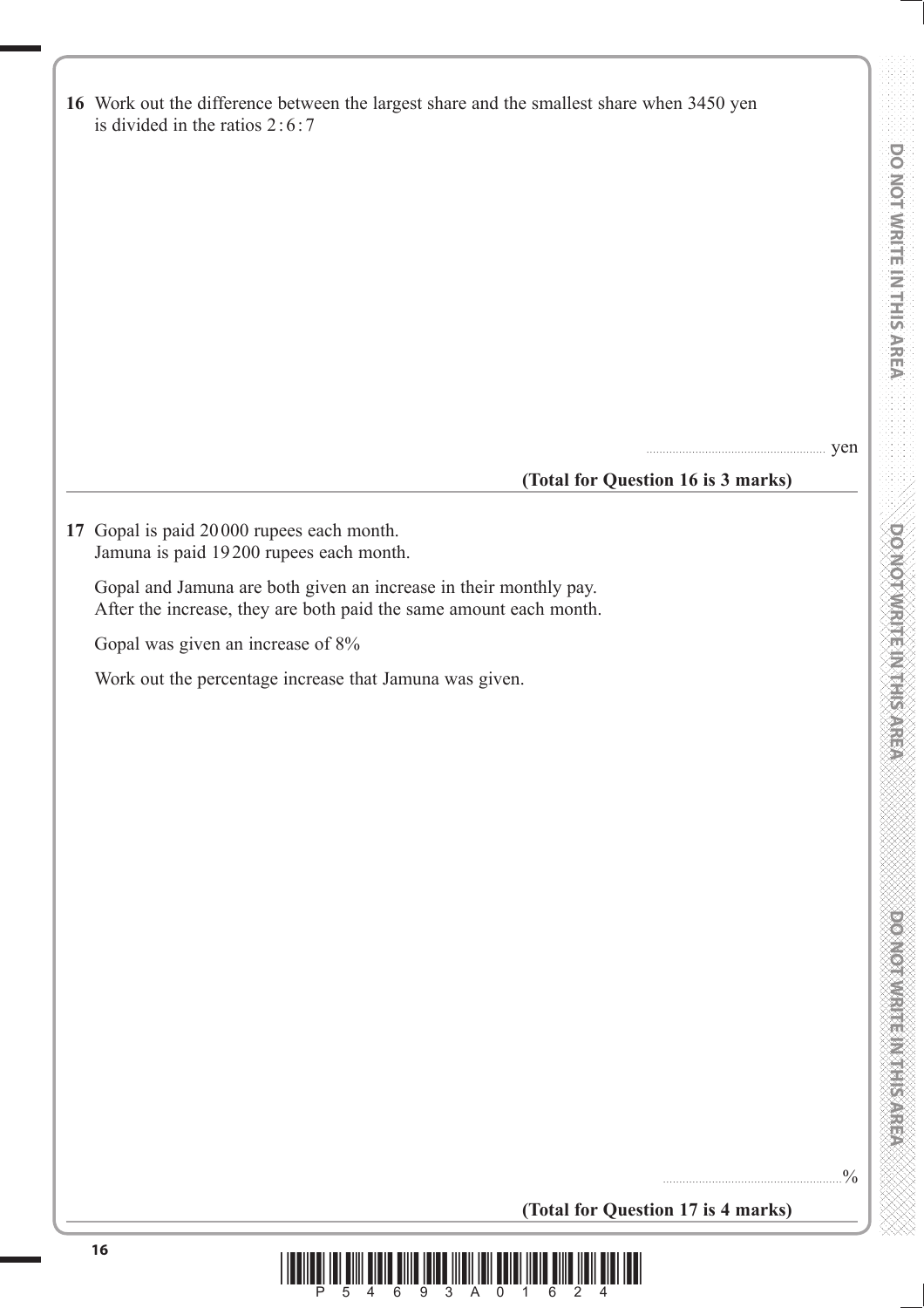**DOMOTIVRITE NITHSAREA** 

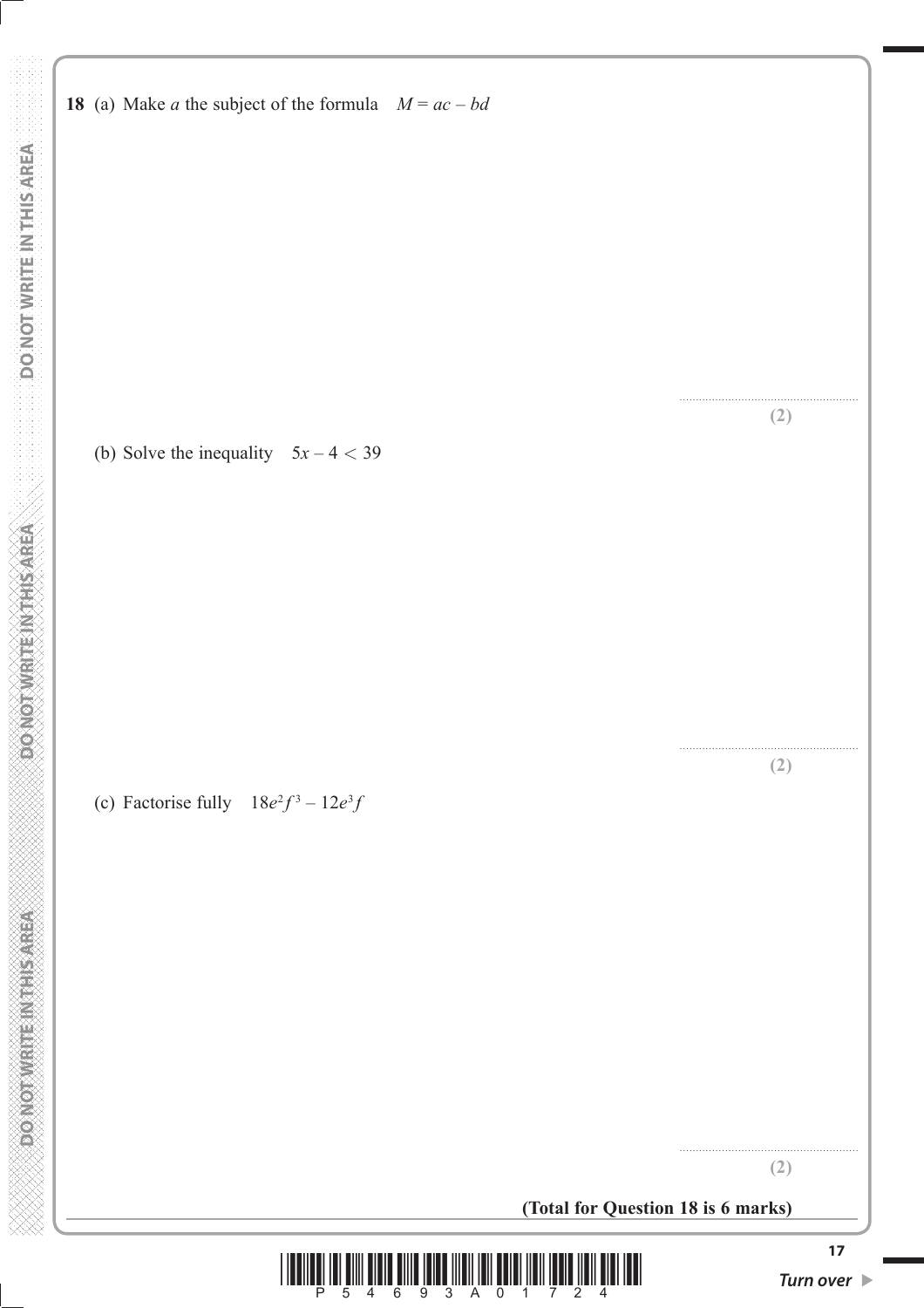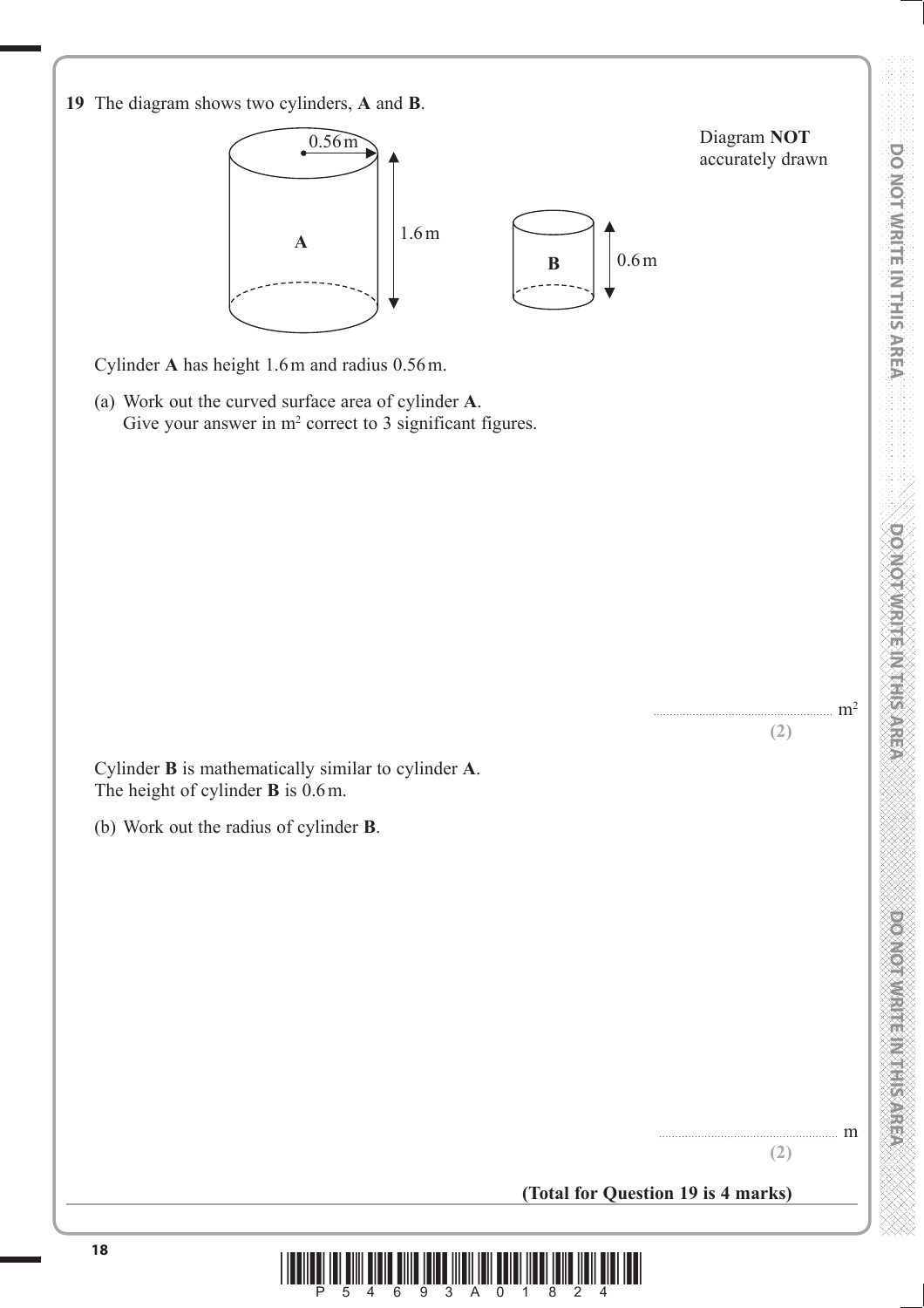20 Show that 
$$
3\frac{4}{7} - 1\frac{5}{8} = 1\frac{53}{56}
$$

**(Total for Question 20 is 3 marks)**

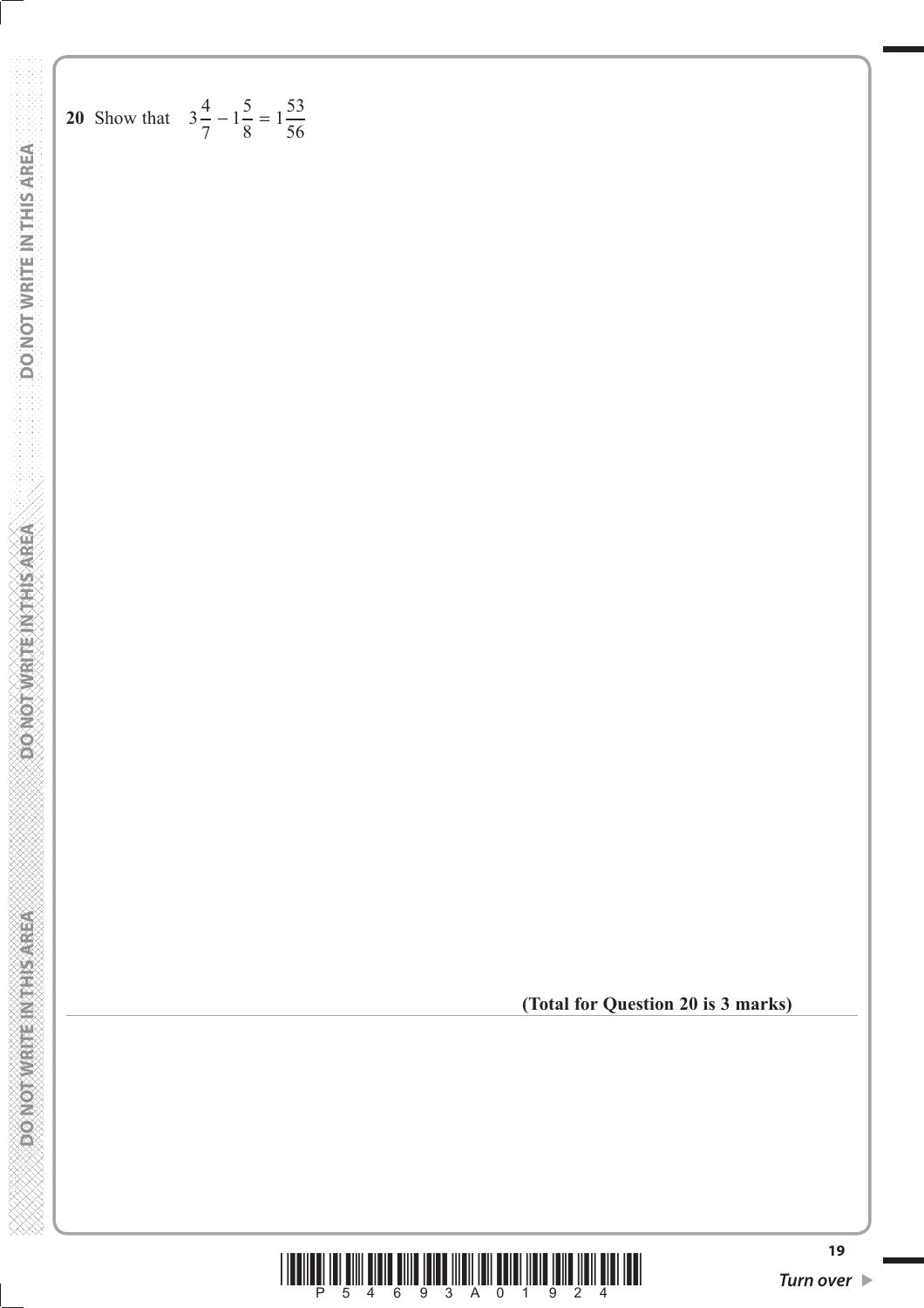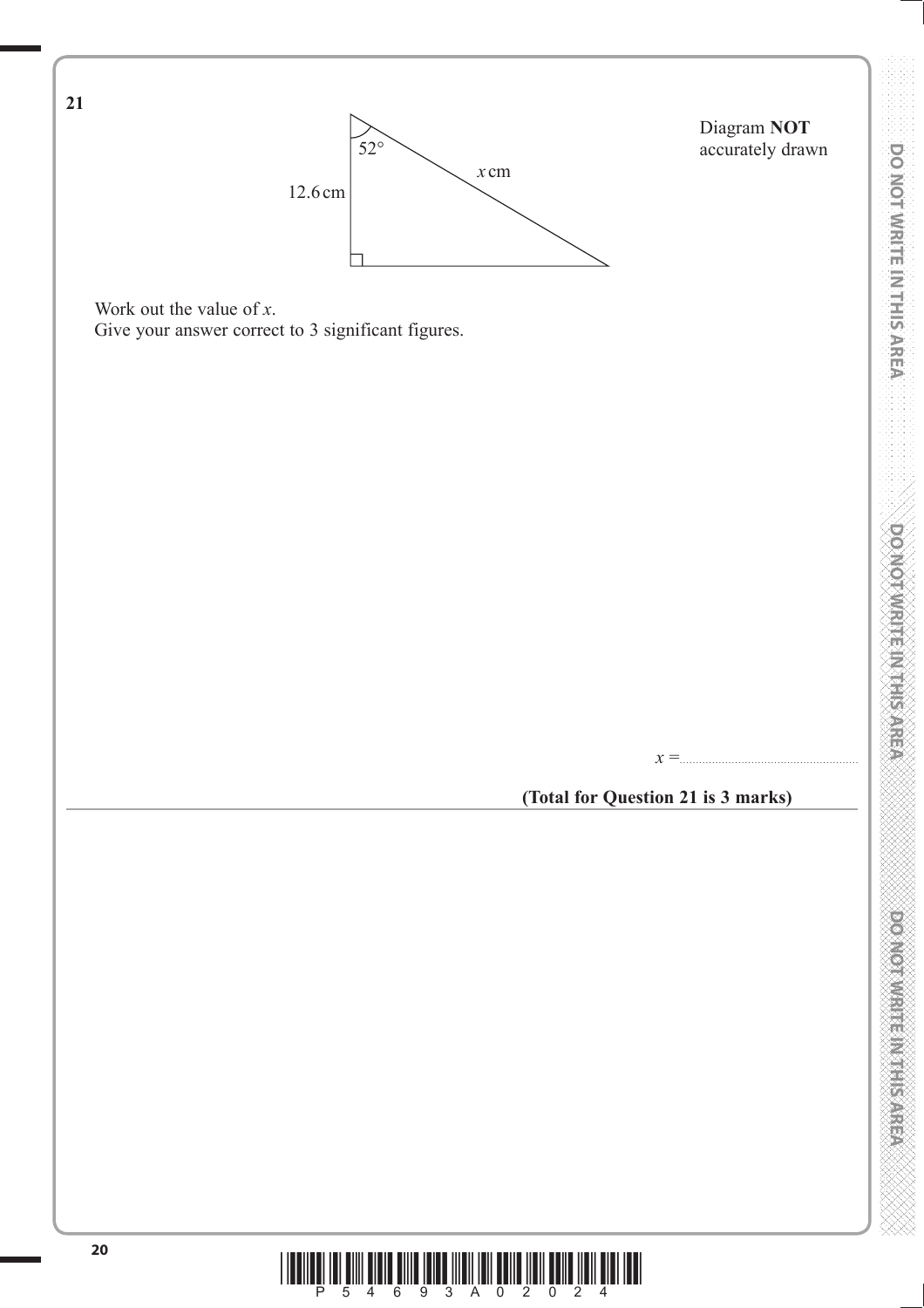There are 28 students in Class A and 32 students in Class B. The mean score for all the students in both classes is 72.6 The mean score for the students in Class A is 75

(a) Work out the mean score for the students in Class B.

....................................................... **(4)**

 The lowest score in Class A is 39 The range of scores for Class A is 57 The lowest score in Class B is 33 The range of scores for Class B is 60

(b) Find the range of scores for all the students in both classes.

**(3)**

.......................................................

**(Total for Question 22 is 7 marks)**

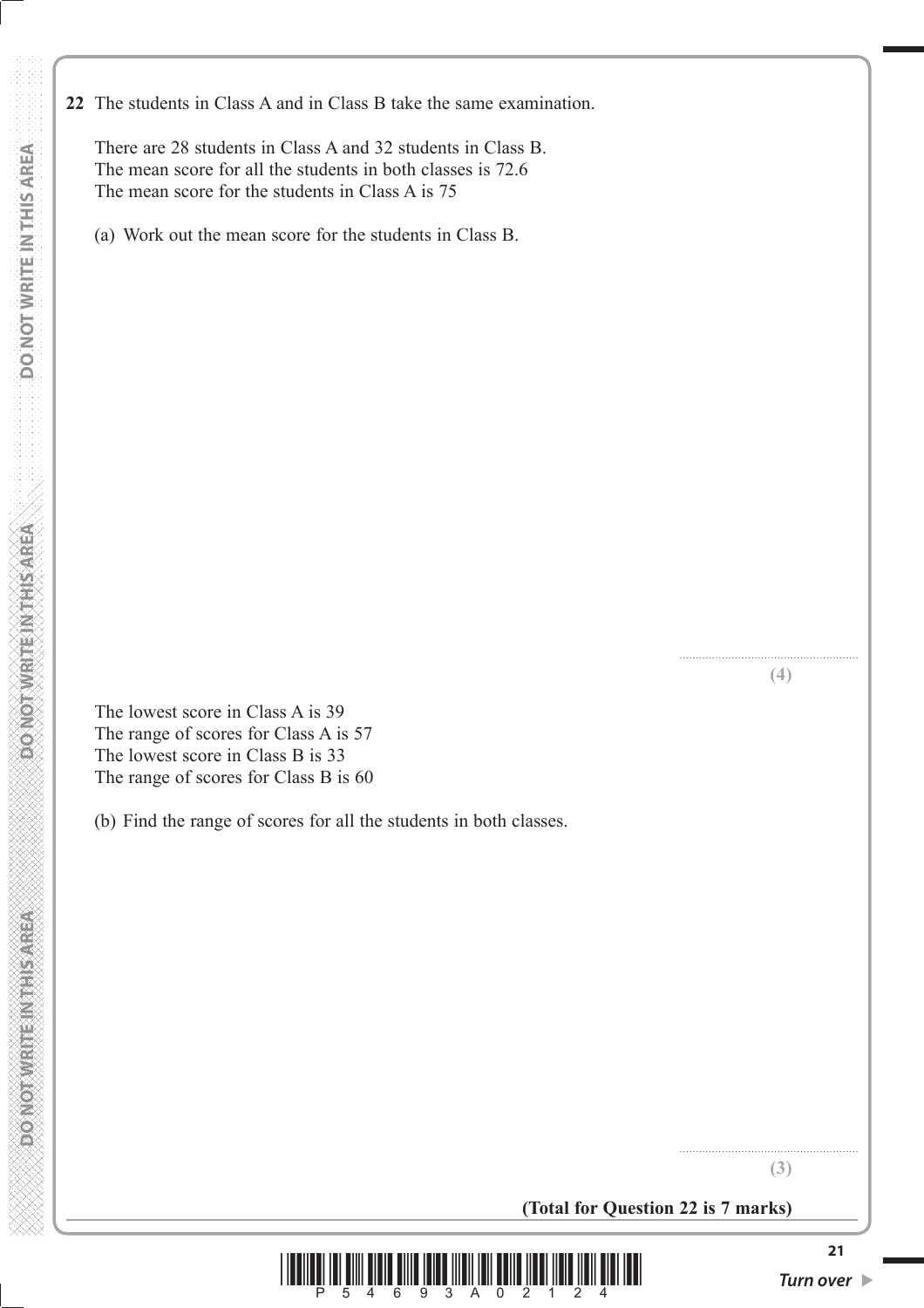**23** Solve the simultaneous equations

$$
x + y = 15
$$
  

$$
7x - 5y = 3
$$

Show clear algebraic working.

*x* = .......................................................

*y* = .......................................................

**(Total for Question 23 is 3 marks)**



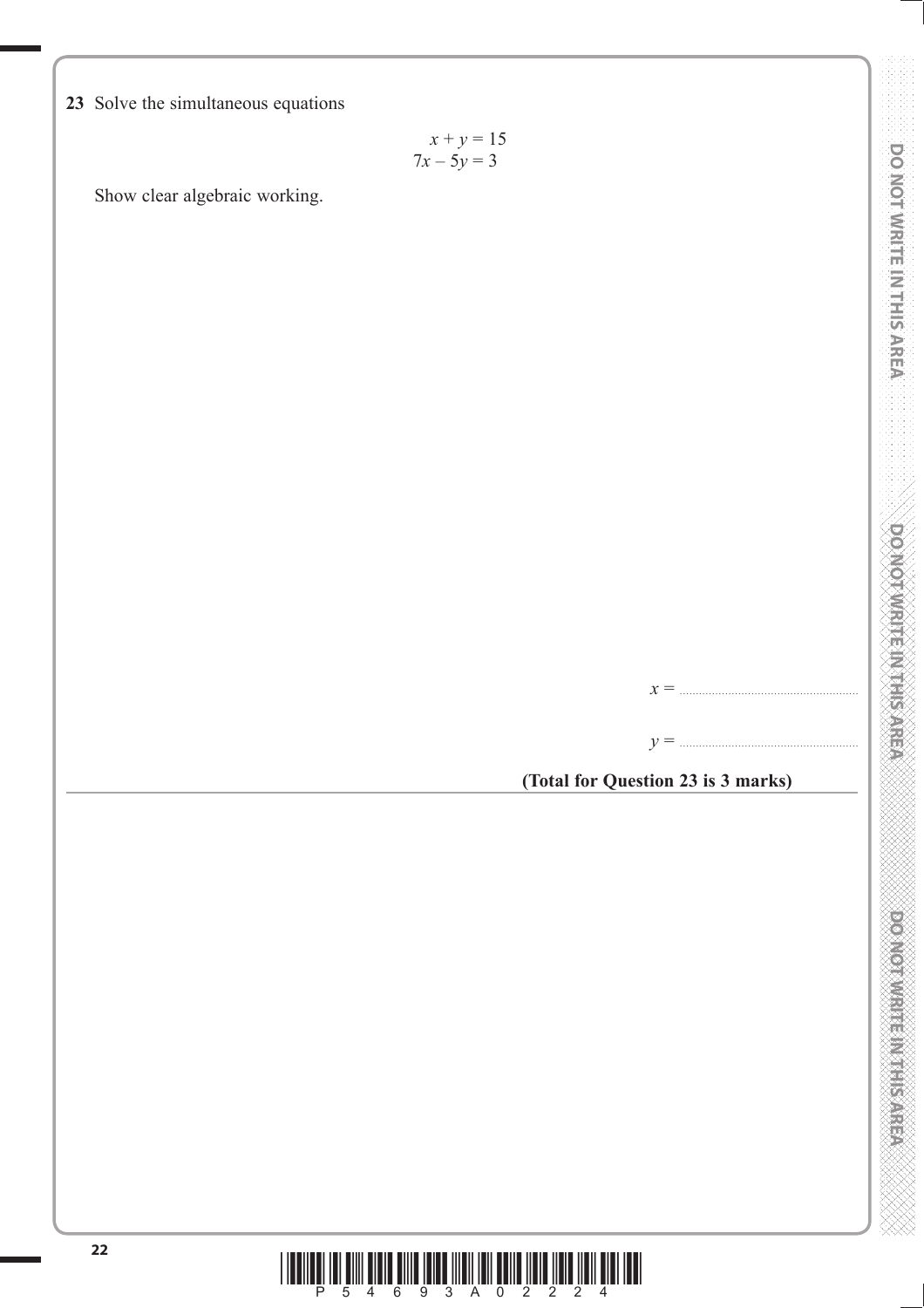(a) Find the value of *n*.  
\n(a) Find the value of *n*.  
\n(b) Find the value of *k*.  
\n(c) 
$$
(13^{-6})^4 \times 13^5 = 13^k
$$
  
\n(d) Find the value of *k*.

**24**

8  $\frac{6}{2^7}$  = 2<sup>n</sup>

*n* = .......................................................

*k* = .......................................................

**(Total for Question 24 is 4 marks)**

**TOTAL FOR PAPER IS 100 MARKS**

**(2)**

**(2)**